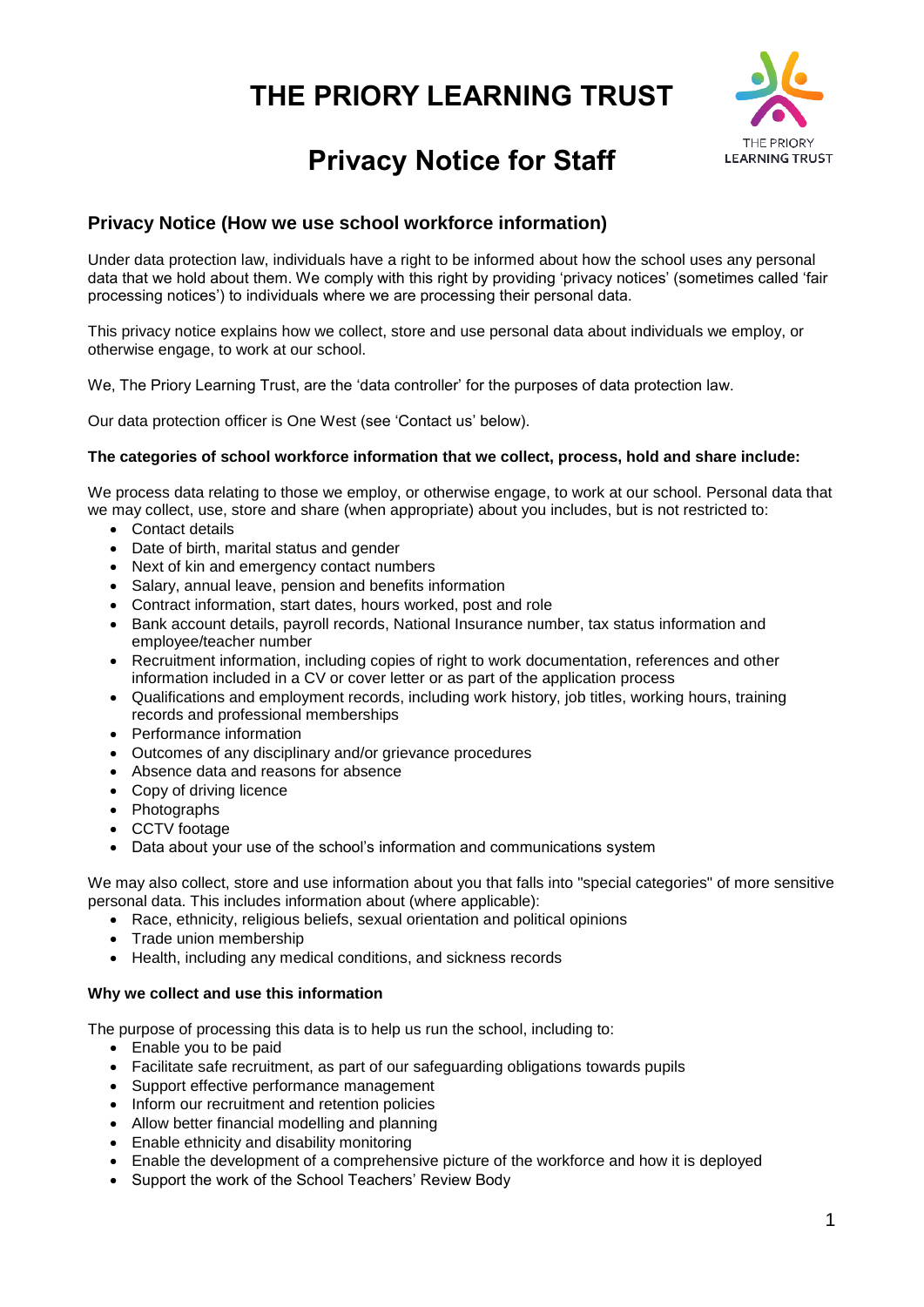## **The lawful basis on which we process this information**

We only collect and use personal information about you when the law allows us to. Most commonly, we use it where we need to:

- Fulfil a contract we have entered into with you
- Comply with a legal obligation
- Carry out a task in the public interest

Less commonly, we may also use personal information about you where:

- You have given us consent to use it in a certain way
- We need to protect your vital interests (or someone else's interests)

#### **Special Categeories of Personal Data**

Some of the data we collect requires additional legal basis to process, and is known as Special Categories of Personal Data (SCoPD). The categories that we collect are:

- Racial or ethnic origin
- Biometric data for the purpose of uniquely identifying a natural person
- Trade union membership
- Data concerning health

There are additional legal bases for processing these special categories of personal data and these are laid out in our Data Protection Policy.

#### **Collecting this information**

Whilst the majority of information you provide to us is mandatory, some of it is provided to us on a voluntary basis. In order to comply with data protection legislation, we will inform you whether you are required to provide certain school workforce information to us or if you have a choice in this.

#### **Storing this information**

We create and maintain an employment file for each staff member. The information contained in this file is kept secure and is only used for purposes directly relevant to your employment. Once your employment with us has ended, we will retain this file and delete the information in it in accordance with our Records Management Policy

#### **Who we share this information with**

Where it is legally required, or necessary (and it complies with data protection law) we may share personal information about you with:

- our local authority
- the Department for Education (DfE)
- Education service providers to enable them to provide the service we have contracted them for (such as academic websites for study purposes, employee benefits or assistance schemes. Full details contained within our Data Protection Policy)

#### **Why we share school workforce information**

We do not share information about workforce members with anyone without consent unless the law and our policies allow us to do so.

#### **Local authority**

We are required to share information about our workforce members with our local authority (LA) under section 5 of the Education (Supply of Information about the School Workforce) (England) Regulations 2007 and amendments.

#### **Department for Education (DfE)**

We share personal data with the Department for Education (DfE) on a statutory basis. This data sharing underpins workforce policy monitoring, evaluation, and links to school funding / expenditure and the assessment educational attainment.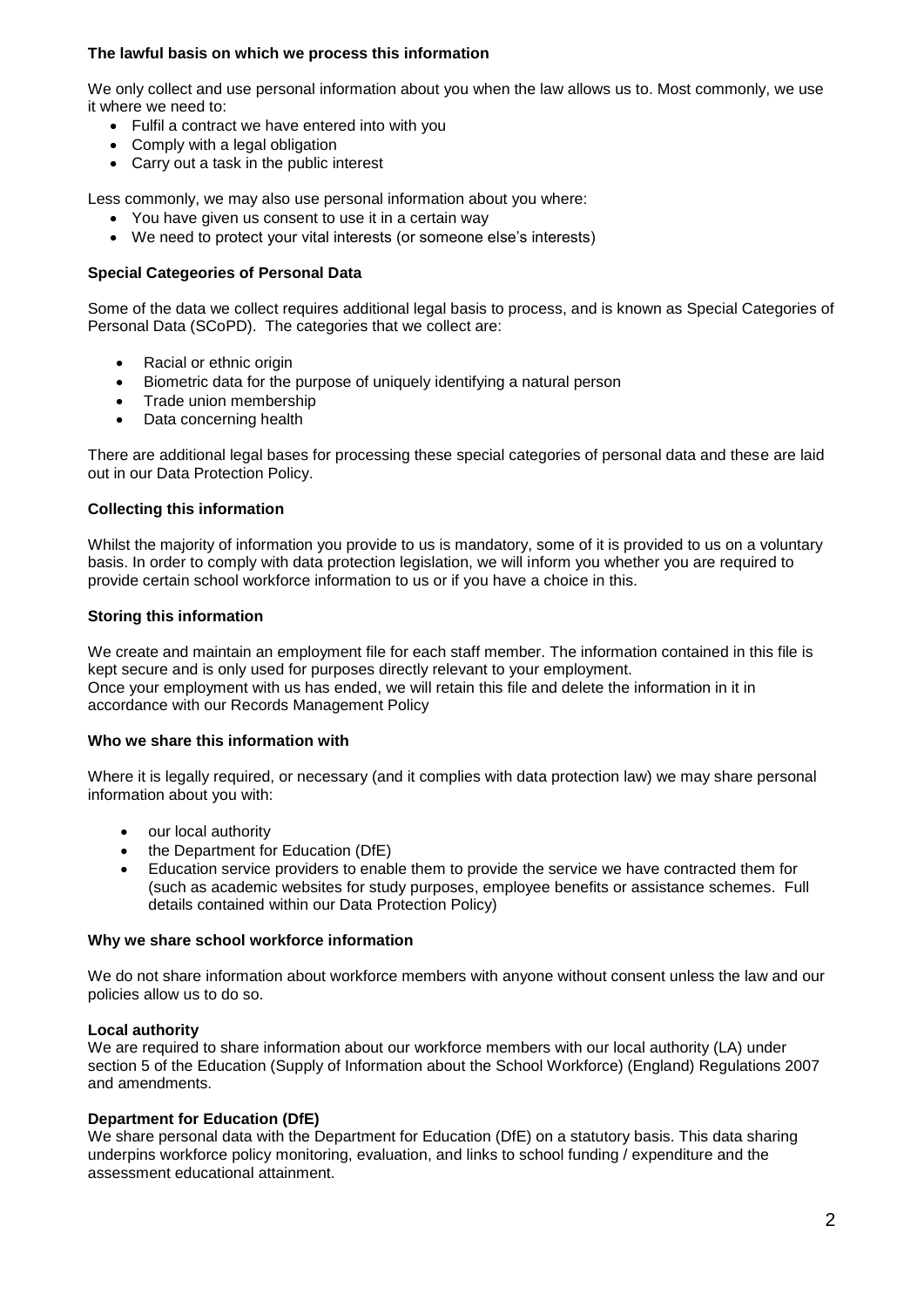We are required to share information about our pupils with the (DfE) under section 5 of the Education (Supply of Information about the School Workforce) (England) Regulations 2007 and amendments.

## **Data collection requirements**

The DfE collects and processes personal data relating to those employed by schools (including Multi Academy Trusts) and local authorities that work in state funded schools (including all maintained schools, all academies and free schools and all special schools including Pupil Referral Units and Alternative Provision). All state funded schools are required to make a census submission because it is a statutory return under sections 113 and 114 of the Education Act 2005

To find out more about the data collection requirements placed on us by the Department for Education including the data that we share with them, go to [https://www.gov.uk/education/data-collection-and](https://www.gov.uk/education/data-collection-and-censuses-for-schools)[censuses-for-schools.](https://www.gov.uk/education/data-collection-and-censuses-for-schools)

The department may share information about school employees with third parties who promote the education or well-being of children or the effective deployment of school staff in England by:

- conducting research or analysis
- producing statistics
- providing information, advice or guidance

The department has robust processes in place to ensure that the confidentiality of personal data is maintained and there are stringent controls in place regarding access to it and its use. Decisions on whether DfE releases personal data to third parties are subject to a strict approval process and based on a detailed assessment of:

- who is requesting the data
- the purpose for which it is required
- the level and sensitivity of data requested; and
- the arrangements in place to securely store and handle the data

To be granted access to school workforce information, organisations must comply with its strict terms and conditions covering the confidentiality and handling of the data, security arrangements and retention and use of the data.

For more information about the department's data sharing process, please visit: <https://www.gov.uk/data-protection-how-we-collect-and-share-research-data>

To contact the department:<https://www.gov.uk/contact-dfe>

#### **Transferring data internationally**

Where we transfer personal data to a country or territory outside the United Kingdom, we will do so in accordance with data protection law.

#### **Requesting access to your personal data**

Under data protection legislation, you have the right to request access to information about you that we hold. To make a request for your personal information, contact the Data Protection officer, One West.

You also have the right to:

- object to processing of personal data that is likely to cause, or is causing, damage or distress
- prevent processing for the purpose of direct marketing
- object to decisions being taken by automated means
- in certain circumstances, have inaccurate personal data rectified, blocked, erased or destroyed; and
- claim compensation for damages caused by a breach of the Data Protection regulations

If you have a concern about the way we are collecting or using your personal data, we ask that you raise your concern with us in the first instance. Alternatively, you can contact the Information Commissioner's Office at<https://ico.org.uk/concerns/>